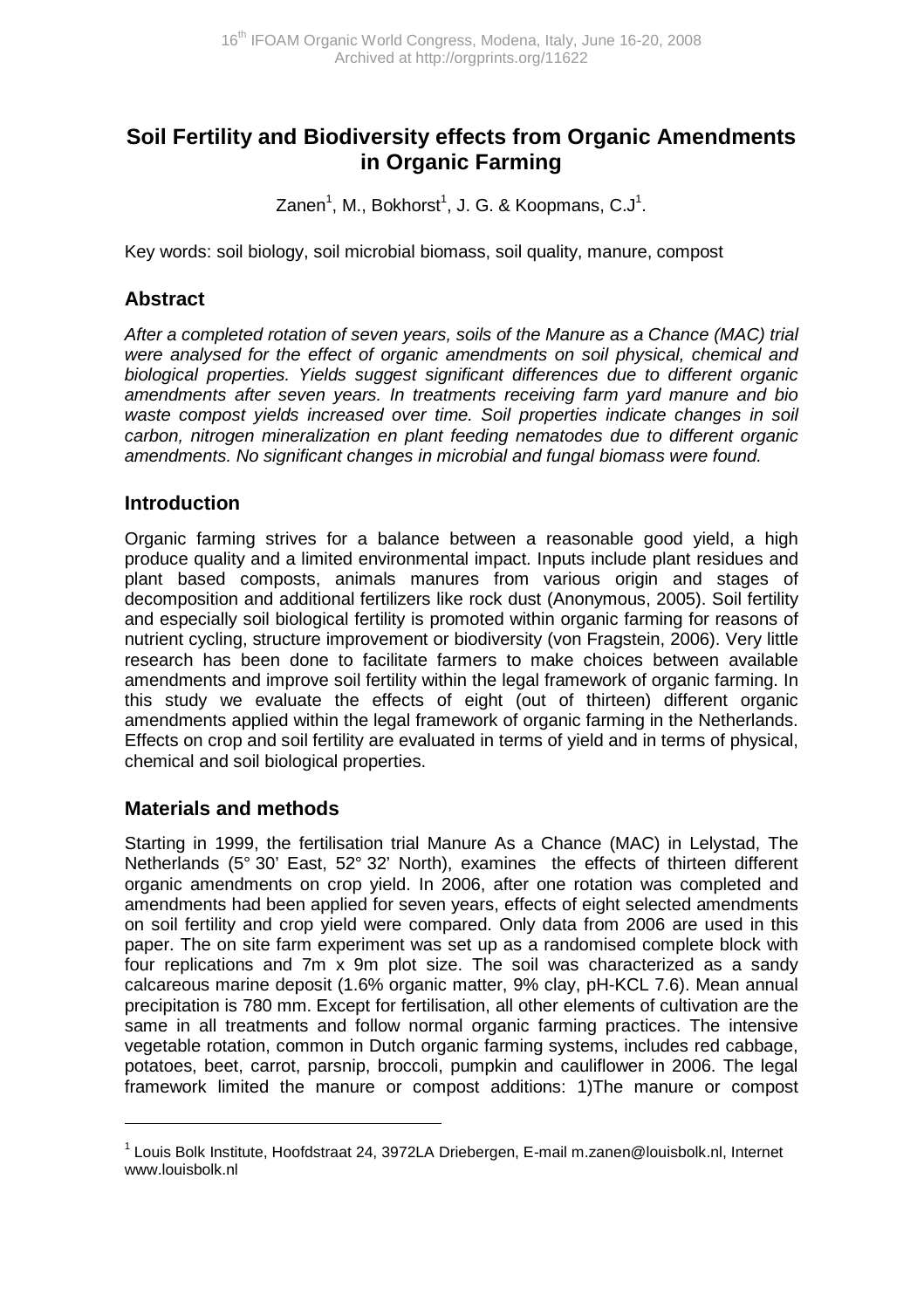addition is limited by a maximum of 100 kg N ha<sup>-1</sup> year<sup>-1</sup>. 2) The manure or compost addition is limited by a mean net legal maximum of 80 kg  $P_2O_5$  ha<sup>-1</sup> year<sup>-1</sup>. 3). The compost addition is limited by a legal maximum of 6000 kg dry matter ha<sup>-1</sup> year<sup>-1</sup>.

#### **Tab. 1: Selected treatments of the organic amendment experiment MAC and average application of active nitrogen, P2O5 and organic matter in kg.ha-1 year-1 .**

| Level | Amendment                         | Active nitrogen* | $P_2O_5*$ | Dry matter* | $OM*$ |
|-------|-----------------------------------|------------------|-----------|-------------|-------|
|       | Deep stable manure (FYM)          | 67               | 66        |             | 4930  |
|       | Cattle slurry (CS)                | 67               | 35        |             | 1530  |
|       | Mineral fertiliser (MIN)          | 67               | 43        |             | 0     |
|       | Biowaste and slurry<br>$(GFT+CS)$ | 67               | 69        |             | 2910  |
| 2     | Chicken manure (CM)               | 47               | 80        |             | 1680  |
| 2     | Plant compost 1 (NC)              | 24               | 80        |             | 7870  |
| 3     | Biowaste compost (GFT)            | 9                | 57        | 6000        | 1490  |
| 3     | Plant compost 2 (GC)              | 8                | 48        | 6000        | 1770  |

\* amendments are applied two years in three.

Yield of cauliflower was assessed in 4 rows per plot, 5 plants per row. Soil samples (0- 10 cm depth) per plot were taken in November 2006 and analyzed for their total N, total C, organic C and POM-C contents. For physical characterization the pH in water, bulk density and earthworm pores according to Koopmans and Brands (1993) were determined. Microbial and fungal biomass, N mineralization, nematodes and basal respiration were determined according to Mulder et al. (2005). Data were analyzed by analysis of variance (ANOVA). Significant effects were separated by the least significant difference (LSD) at  $P = 0.05$ .



Figure 1: Yields of cauliflower in the MAC trial in 2006 (p<0.001).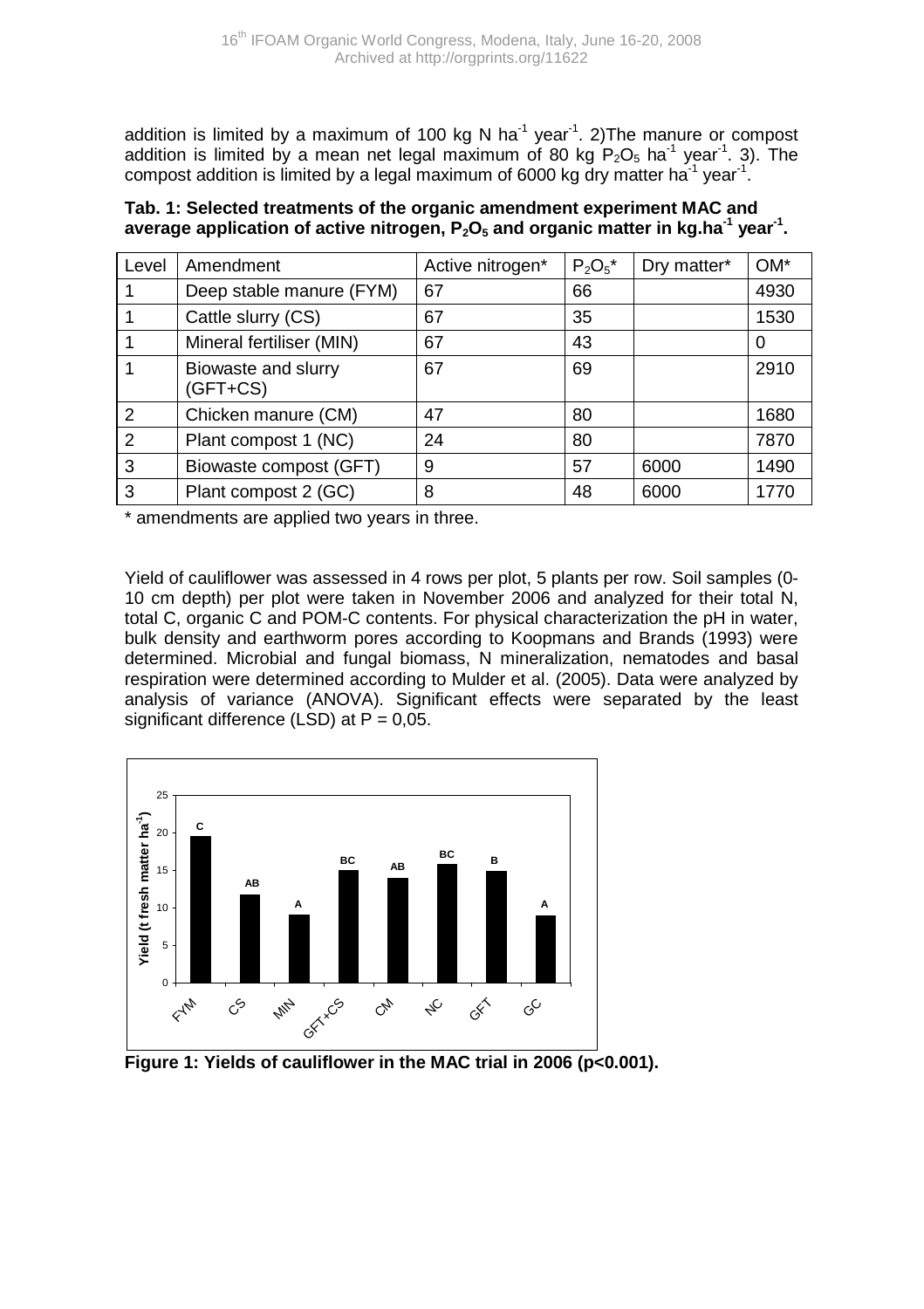## **Results**

After seven years the use of FYM resulted in the highest yields (Fig.1). The GFT and GFT+CS treatments showed similar yields indicating that a higher nitrogen availability in the GFT+CS treatment did not result in higher yields. The results confirm a trend observed in the past seven years in which yields in the MIN treatment diminished, yields in the CS and CM treatments remained at the same level and yields in the FYM and GFT treatments increased if compared to averages of all treatments. Soil physical, chemical and biological properties were affected by the amendments. NC resulted in the highest C-total content, CM in the lowest (Fig.2). Nitrogen mineralization was relatively low in all treatments. Significantly lower values were found in MIN and GFT (Fig 2.).



**Figure 2: Total soil carbon and potential anaerobic nitrogen mineralization in soils of the MAC trial with different organic amendments (significant at P<0.05).** 



#### **Figure 3: Number of earthworms and plant feeding nematodes in soils of the MAC trial with different organic amendments (significant at P<0.05).**

No significant effects were found on the biomass of bacteria, fungi and earthworms (Fig. 3). However, earthworm pores, counted at 20 cm depth were significantly higher in the FYM as compared to the other treatments (data not shown). Amendments mainly had an effect on the number of plant feeding nematodes with MIN and NC resulting in the highest numbers (Fig 3.).